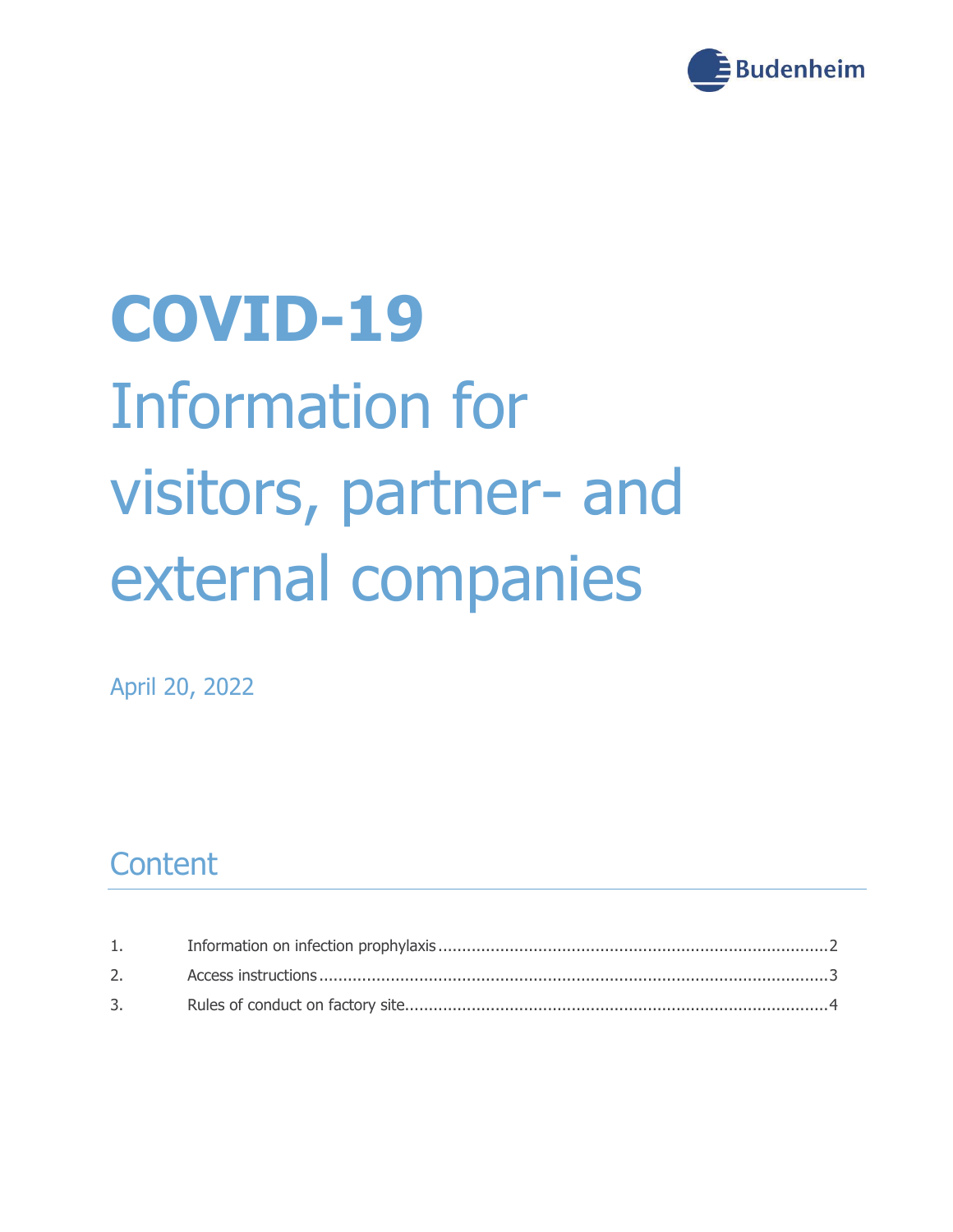### <span id="page-1-0"></span>1. Information on infection prophylaxis

Budenheim has decided to define criteria for external persons to protect employees and to take on responsibility for the health concerns of our colleagues and externals.

Please always ask yourself before entering the factory site of Budenheim Germany, Chemische Fabrik Budenheim KG, Rheinstraße 27, 55257 Budenheim, whether:

▪ You currently have symptoms such as cough, runny nose, scratchy throat in combination with fever and shortness of breath.

▪ You have had direct contact with a sick person for the past 5 days who has tested positive for a COVID-19 infection.

▪ You have recently had direct contact with a person who is suspected of having tested positive for COVID-19 infection.

If you answer yes to any of the above questions for yourself, it is not possible to enter the factory site under these circumstances. We kindly ask for your understanding.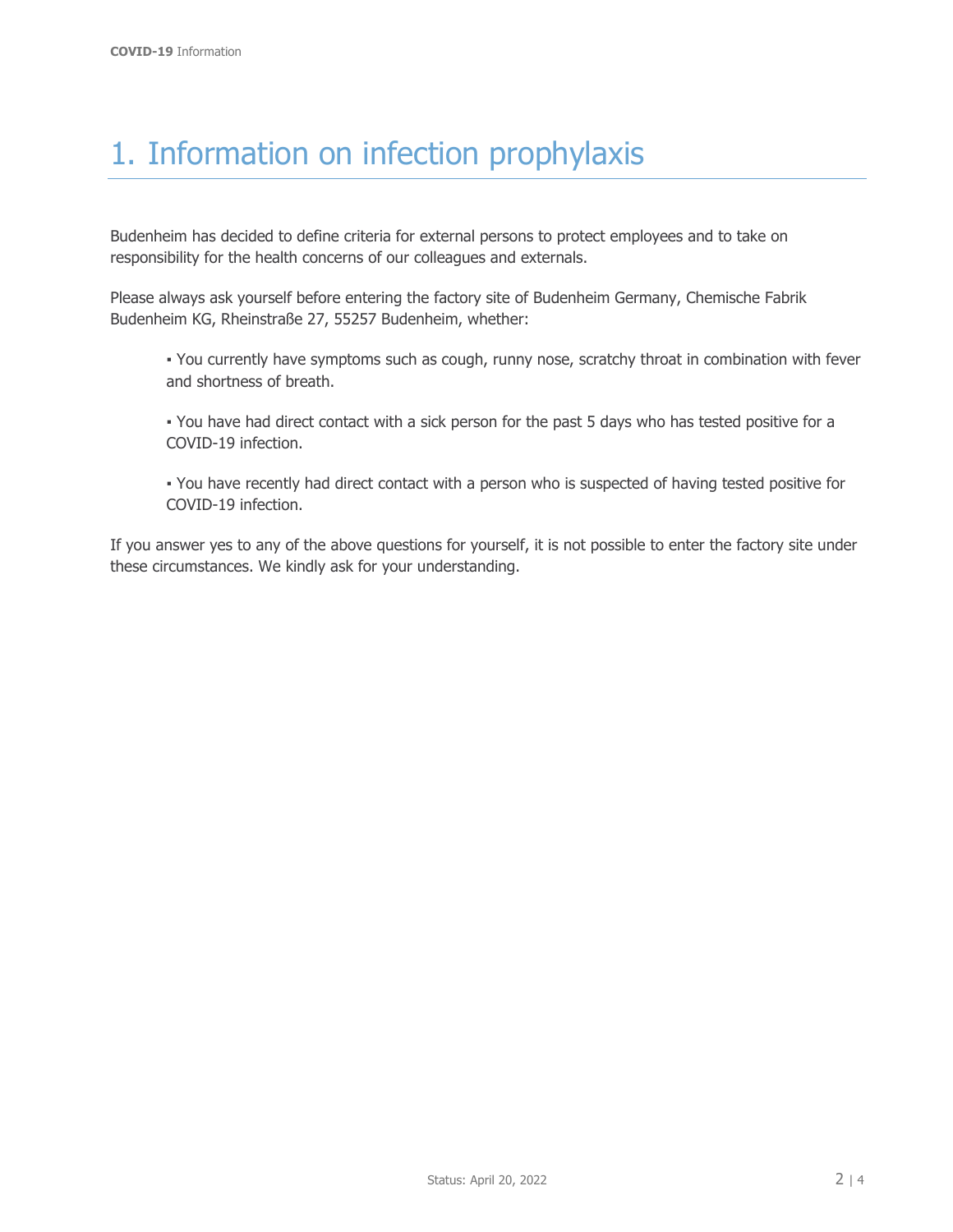### <span id="page-2-0"></span>2. Access instructions

All visitors, partners, and externals are allowed to enter the site, if they are free of typical COVID-19 symptoms.

We kindly ask and recommend doing an official rapid test (alternatively self-test) before entering the plant premises. This also applies to vaccinated and recovered persons. Proof can be shown at the plant gates when entering or to the inviting person. This can be done by a digital proof or analog printout. If a self-test was made at home, no proof must be provided or can be provided. Here we count on mutual trust.

This is also how Budenheim recommends its employees to be tested before entering the site as well. This procedure serves early detection and contributes to a responsible approach in dealing with the virus. We place the same trust in all visitors, partners, and externals.

Exceptions or deviating regulations apply to:

Freight forwarders and courier, express and parcel services that operate exclusively outdoors. These are allowed to load and unload without proof. It is mandatory to wear a mouth-nose protection (FFP 2 mask) and to keep a minimum distance of 1.5 m.